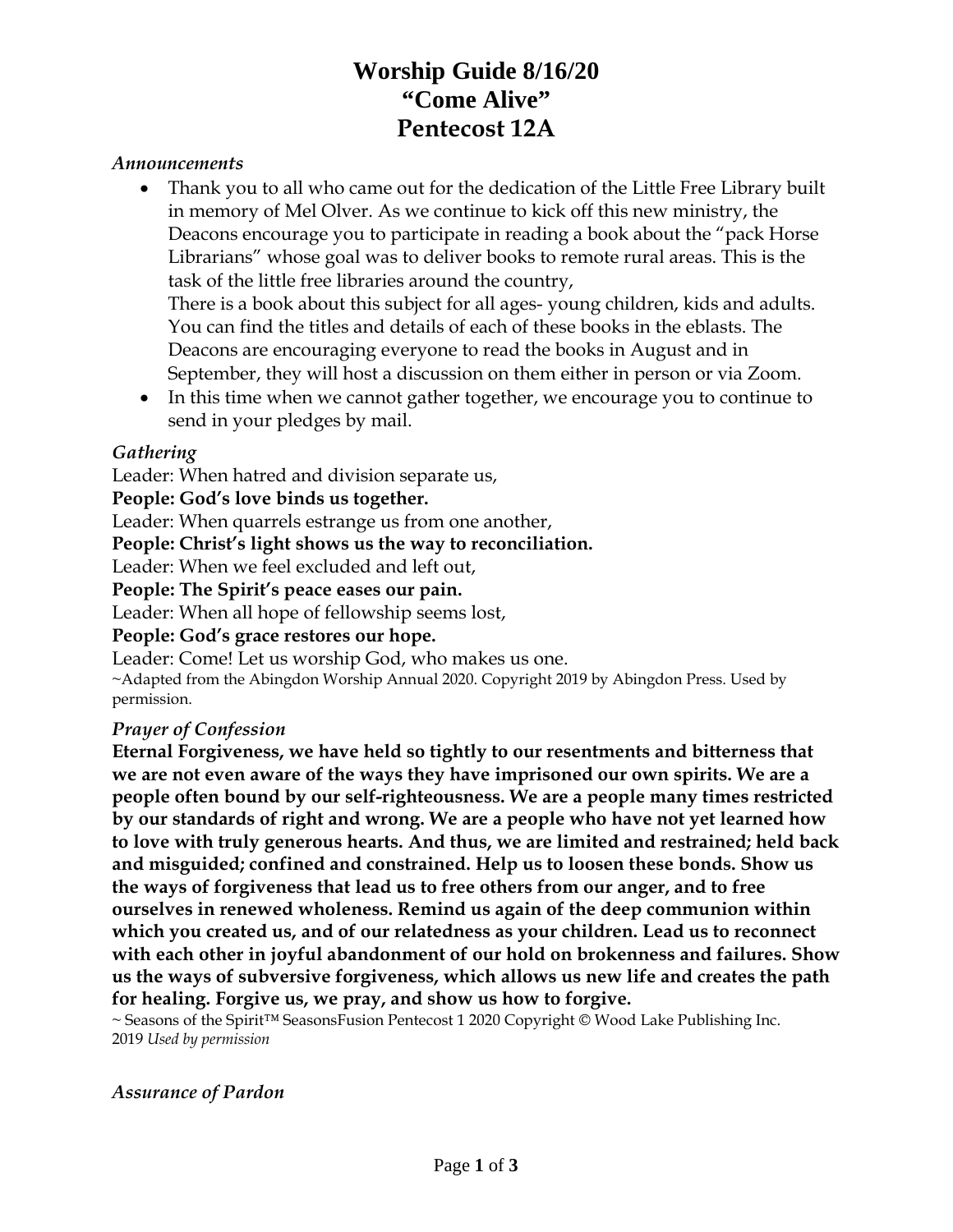## **Worship Guide 8/16/20 "Come Alive" Pentecost 12A**

# *Song* - **Holy Water**

| <b>Verse 1</b> |  |  |
|----------------|--|--|
|                |  |  |

God I'm on my knees again God I'm begging please again I need You Oh I need You Walking down these desert roads Water for my thirsty soul I need You Oh I need You

### **Chorus**

Your forgiveness Is like sweet sweet honey on my lips Like the sound of a symphony to my ears Like holy water (on my skin)

# **Verse 2**

Dead man walking slave to sin I wanna know about being born again I need You Oh God I need You So take me to the riverside Take me under baptize I need You Oh God I need You oh

### **Bridge**

I don't wanna abuse Your grace God I need it ev'ry day It's the only thing that ever really Makes me wanna change

#### CCLI Song # 7136448

Andrew Bergthold | Ed Cash | Franni Cash | Martin Cash | Scott Cash

- © 2019 Andrew Bergthold Designee (Admin. by Capitol CMG Publishing)
- Capitol CMG Genesis (Admin. by Capitol CMG Publishing)
- Capitol CMG Paragon (Admin. by Capitol CMG Publishing)
- We The Kingdom ASCAP Designee (Admin. by Capitol CMG Publishing)
- We The Kingdom Music (Admin. by Capitol CMG Publishing)

### *Scripture:* Genesis 45:1-15

*Sermon:* Coming Alive to Forgiveness

#### *Song* - **Change My Heart, O God Chorus** Change my heart oh God Make it ever true Change my heart oh God **Verse** You are the potter I am the clay Mold me and make me This is what I pray

CCLI Song # 1565 Eddie Espinosa © 1982 Mercy / Vineyard Publishing (Admin. by Capitol CMG Publishing (Integrity Music, David C Cook))

*Prayers of the People* 

May I be like You

*Lord's Prayer*

*Doxology*